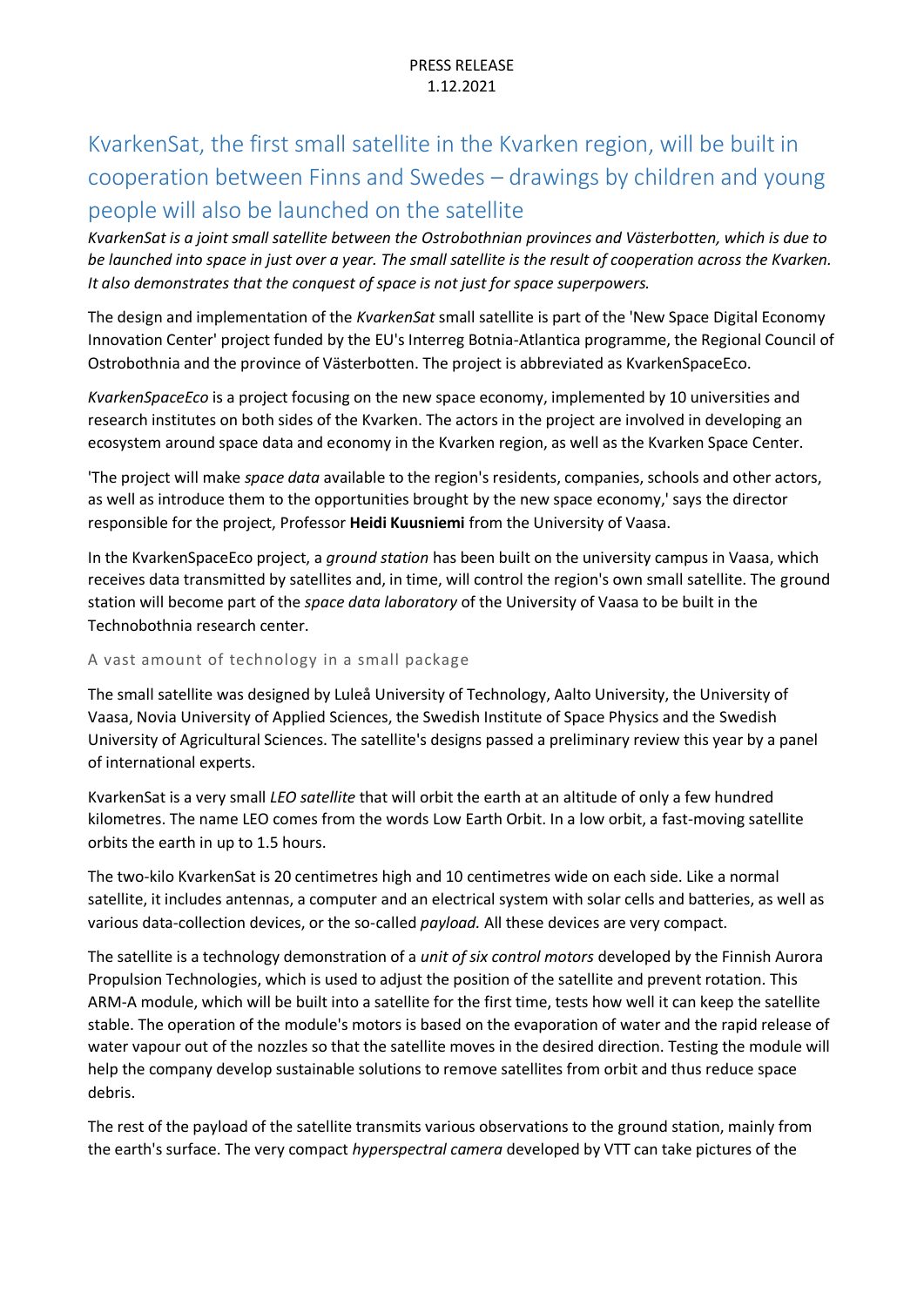## PRESS RELEASE 1.12.2021

Kvarken region and other points of interest at different wavelengths. The pictures can be used to monitor, analyse and model the properties of land, sea and vegetation, and to detect emissions and pollutants.

The movement of vessels in the Gulf of Bothnia and other sea areas can be monitored using the *AIS receiver* included in the payload. The device, built at Aalto University, receives signals from the automatic ship identification system, which increases the safety of ships. The AIS system provides, for example, the identification information of vessels and their position, direction and speed.

The satellite also has a *GNSS receiver* that has not previously been used in such small satellites. It enables KvarkenSat to carry out precision positioning by receiving data transmitted by Global Navigation Satellite Systems on three frequencies and to use the data to determine its location. Of particular interest is the use of the European Galileo satellite positioning system to measure KvarkenSat's accurate orbital data. The three-frequency measurements can also be used, for example, for atmospheric research.

In addition to this technical content, KvarkenSat will travel into space with all the drawings in digital form entered in the #MyKvarkenSat competition for children and young people, as well as a picture of the KvarkenSat 3D satellite model painted by students of the Vimpeli co-educational and upper secondary school, which is on display today at the publication event.

# The satellite has many functions

KvarkenSat, which will be built next year, will be the first satellite to be registered by the University of Vaasa. It aims to increase the awareness of the inhabitants of the region about the opportunities offered by space and space data.

'KvarkenSat is also a good example for companies that a small satellite that collects many types of data can be built for just a small amount of money. Think of everything that could be achieved together,' points out **Jaan Praks**, Associate Professor at Aalto University, who has already been involved in many small satellite demonstrations.

The KvarkenSat demonstration is also a study trip for the universities and research institutes belonging to the project team, which will be used to learn how to design and operate a small satellite and a reception station, and to develop data utilisation paths. During its life cycle, KvarkenSat will provide valuable research material to many students and researchers.

'The data will be openly available through the [www.kvarkenspacecenter.org](http://www.kvarkenspacecenter.org/) portal,' says Project Manager **Kendall Rutledge** from Yrkeshögskolan Novia.

The implementers of the KvarkenSpaceEco project ending next year, who finance the project with their own contribution, are the University of Vaasa, Yrkeshögskolan Novia, VAMK / Design Centre MUOVA, Hanken Svenska Handelshögskolan, Åbo Akademi, Aalto University, Luleå tekniska universitet, Umeå universitet, Sveriges lantbruksuniversitet and Institutet för rymdfysik.

**Additional material** (e.g. KvarkenSat video, photos and presentations of the event):

<https://www.kvarkenspacecenter.org/index.php/kvarkensat/>

**Further information:**